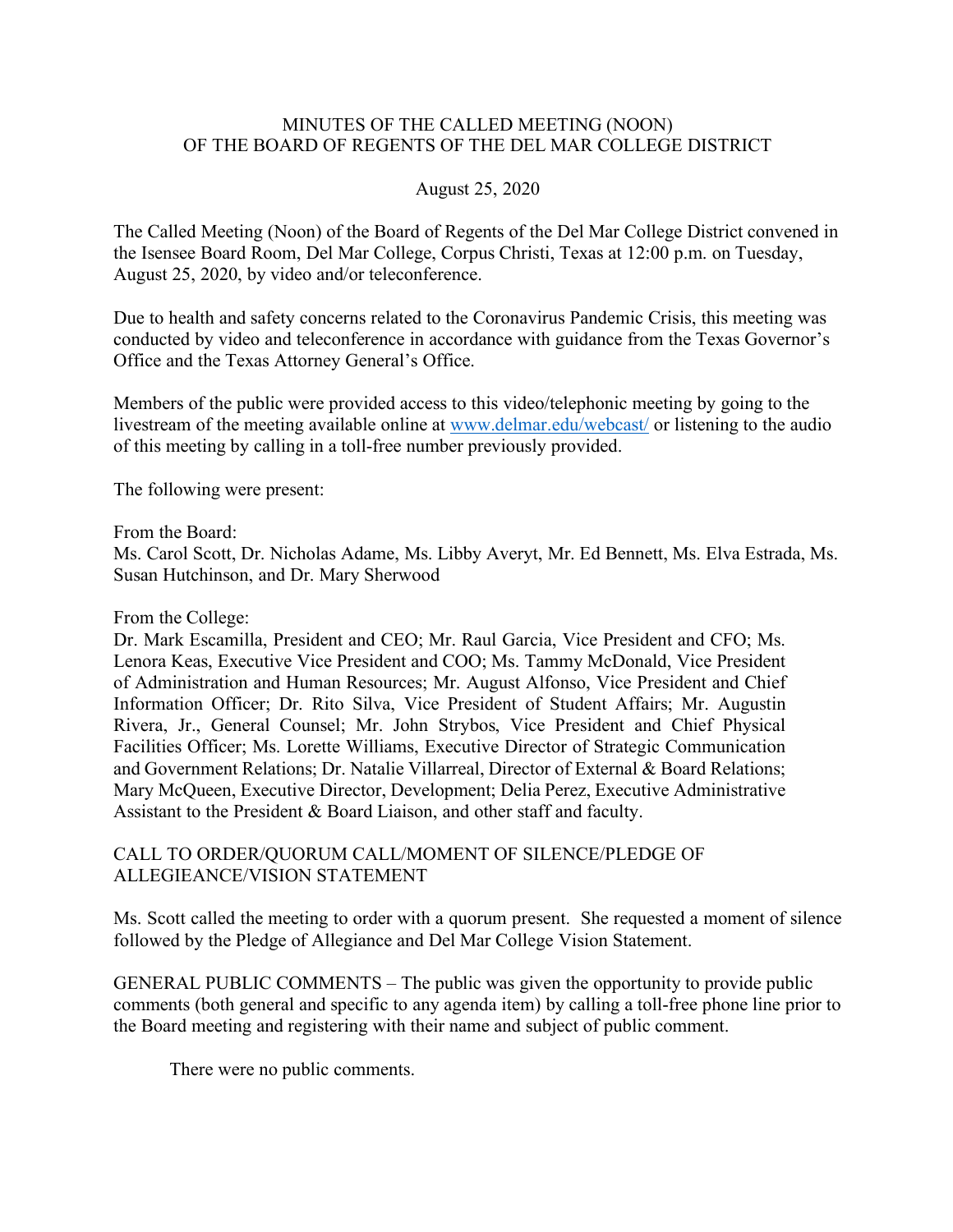**l. Discussion and possible action related to the Order of the Board of Regents of the Del Mar College District: 2020-2021 Maintenance and Operations Budget and the 2020-2021 Debt Service Budget ...........................................................Mr. Raul Garcia** *(Goal 6: Financial Effectiveness and Affordability)*

Mr. Garcia provided a summary of the 2020-2021 Maintenance and Operations Budget and Debt Service Budget. Mr. Garcia stated that the College administration has worked with various budget stakeholders including budget managers, faculty, staff, and the various College Councils to align financial resources with strategic initiatives and deliver a balanced budget for fiscal year 2021. A public Budget Workshop was held for the Board of Regents on August 3, 2020 to receive comments from the Board and the public on the College's proposed budget. The proposed 2020-2021 Maintenance and Operations Budget is \$107.8 million. The proposed 2020-2021 Debt Service Budget is \$23.4 million dollars which represents the principal interest obligations for 2020-2021 on the College's existing general obligation bond debt.

Mr. Augustin Rivera, Jr., General Counsel read the proposed Order of the Board of Regents of the Del Mar College District Budgets 2020-2021:

## **ORDER OF THE BOARD OF REGENTS OF THE DEL MAR COLLEGE DISTRICT BUDGETS 2020-2021**

BE IT ORDERED by the Board of Regents of the Del Mar College District ("District") that,

WHEREAS, budgets for the Del Mar College District have been prepared and submitted to the Board of Regents of the District in the manner required by law; and

WHEREAS, a meeting has been called and held as a public hearing for the purpose of considering the adoption of a maintenance and operation budget and debt service budget, after public notice of such meeting as required by law; and

WHEREAS, all taxpayers and other persons of the District desiring to do so have been given the opportunity to be present and to participate in such hearing;

THEREFORE, that certain budgets presented to the Board at this meeting and filed among the official documents of this District, be and it is hereby adopted as the budgets for the Del Mar College District for the fiscal year beginning September 1, 2020, and ending August 31, 2021.

Regent Averyt made a motion to adopt the 2020-2021 Maintenance and Operations Budget and the 2020-2021 Debt Service Budget.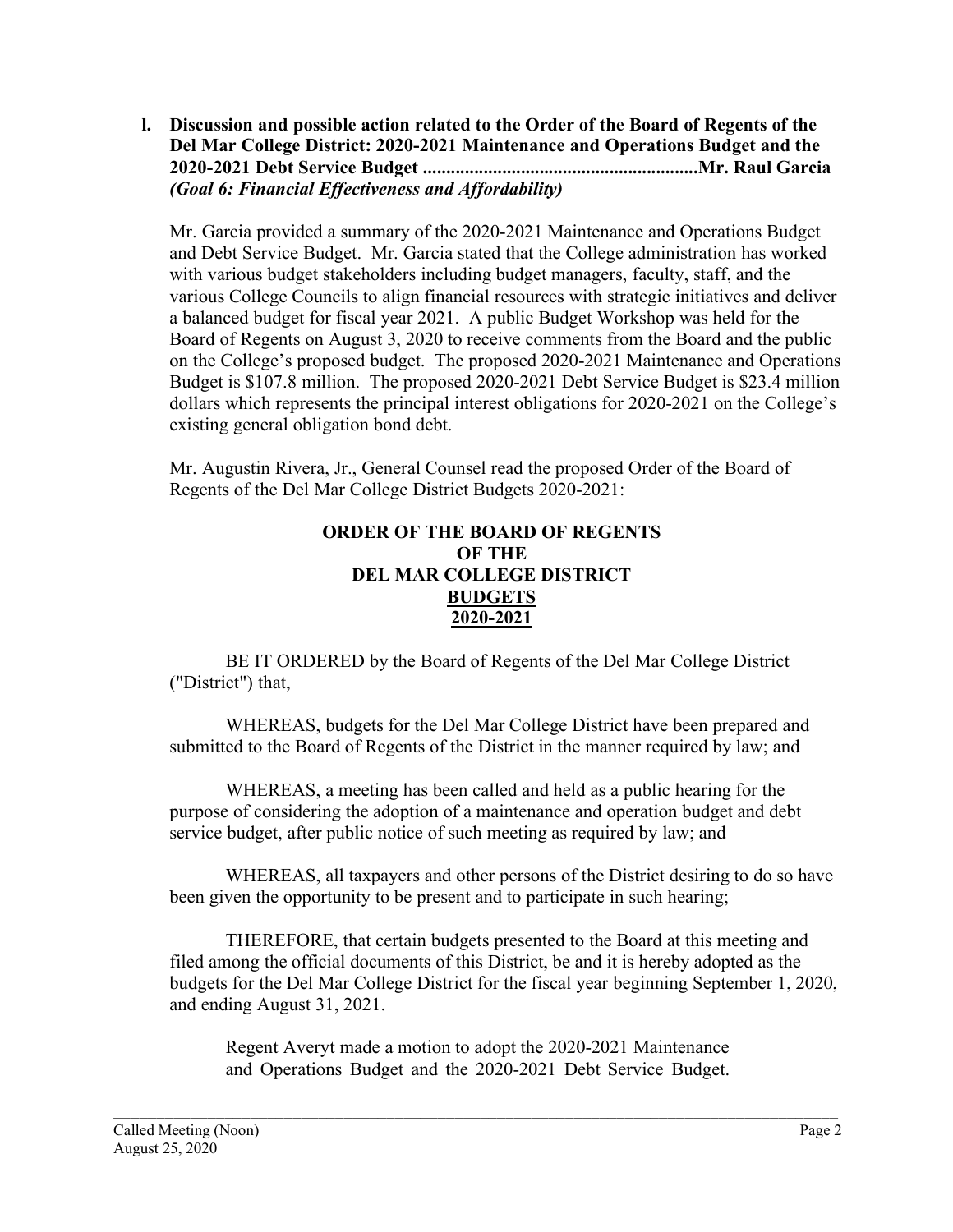Regent Estrada seconded the motion. There was no further discussion from the Board. There were no public comments. A roll call vote was taken and the motion passed unanimously 7 - 0, with Regents Adame, Averyt, Bennett, Estrada, Hutchinson, Sherwood, and Scott voting in favor.

## **2. Discussion and possible action related to the Order of the Board of Regents of the Del Mar College District: Tax Rates for 2020-2021............................Mr. Raul Garcia** *(Goal 6: Financial Effectiveness and Affordability)*

Mr. Garcia presented information regarding the adoption of the 2020-2021 tax rate. The College conducted a Budget Workshop on August 3, 2020 to review the proposed 2020- 2021 Budget for Maintenance and Operations and the proposed 2020-2021 Budget for Debt Service, including the respective tax rates necessary to generate the ad valorem revenues to support each budget. The \$107,876,641 proposed Maintenance and Operations Budget has a proposed M&O Tax Rate of \$.205296 per \$100 of taxable value. The \$23,476,669 proposed Debt Service Budget has a proposed Debt Service Tax Rate of \$.083304 per \$100 of taxable value.

The proposed Combined Tax Rate for 2020-2021 is \$.288600 per \$100 taxable value, which is an increase of \$ .007935 from the previous year. This combined tax rate represents a 6.32% increase in total tax revenues (percentage by which the proposed tax rate exceeds the lower of the voter-approval tax rate or the no-new-revenue tax rate calculated under Chapter 26, Texas Tax Code) from properties on the tax roll in the preceding tax year due to the increase in appraisal values within the College District.

The appropriate Public Notices of Tax Revenues Increases have been published and the College held a Public Hearing on the Proposed Tax Rates on Monday, August 25, 2020 to receive public comments.

Mr. Augustin Rivera, Jr., General Counsel read the proposed Order of the Board of Regents of the Del Mar College District Tax Rate 2020:

#### **ORDER OF THE BOARD OF REGENTS OF THE DEL MAR COLLEGE TAX RATE 2020**

BE IT ORDERED by the Board of Regents ("Board") of the Del Mar College District ("District") that,

WHEREAS, the Board has duly and properly considered a proposal to increase total tax revenues from properties on the tax roll in 2020 by 6.32 percent; and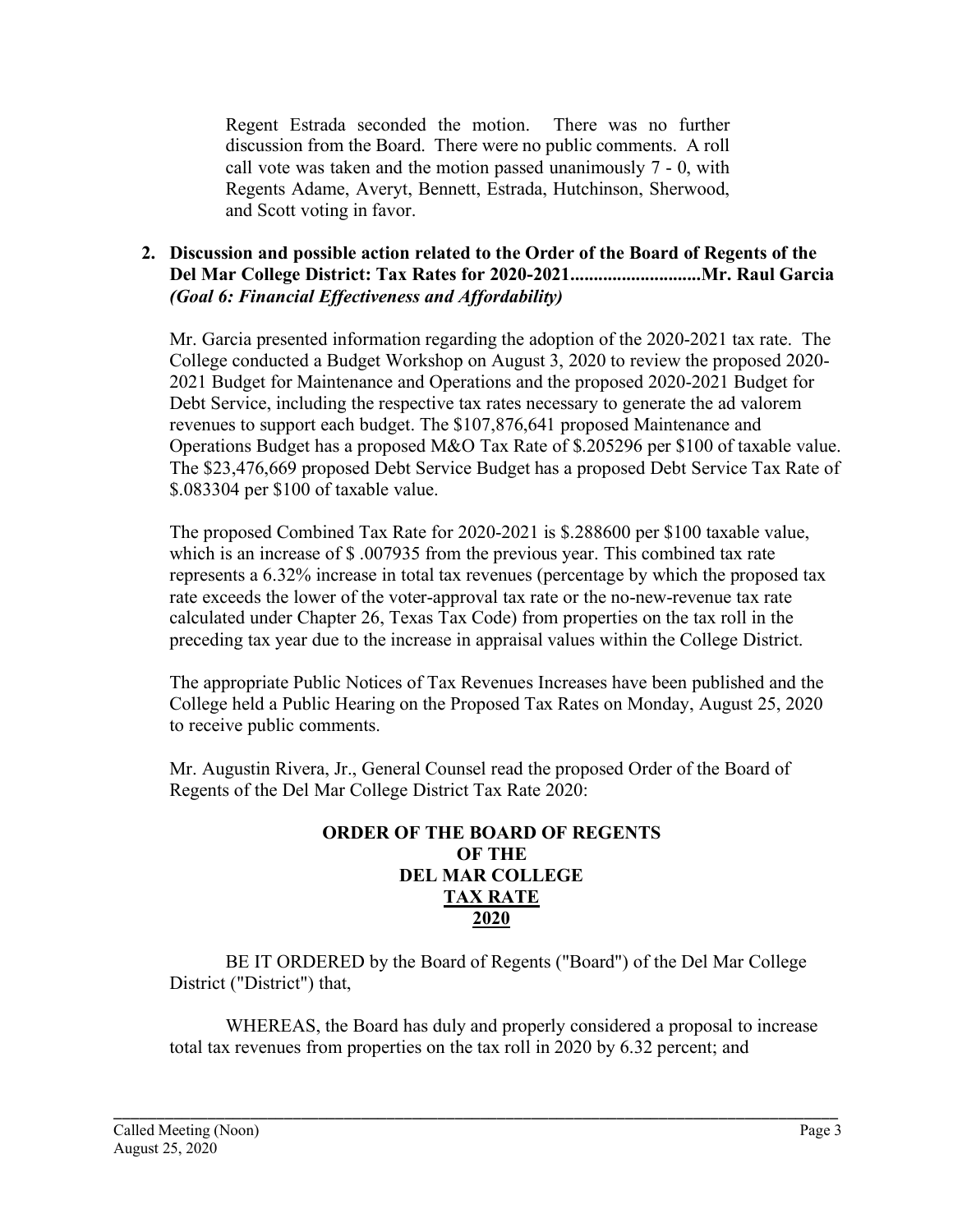WHEREAS, the Board has duly and properly called and held the public hearing required by the Texas Property Tax Code ("Code") after giving the public notice required by the Code and by law; and

WHEREAS, all taxpayers and other persons desiring to do so have been given the opportunity to be present and to participate in such hearing; and

WHEREAS, the Board has duly and properly given and published notice of these meetings as required by law;

NOW THEREFORE, the Board hereby approves and adopts the proposal to increase total tax revenues from properties on the tax roll in the preceding year by 6.32 percent, thereby increasing the total tax rate to be levied for 2020 to Twenty-Eight and 8600/10,000 (\$0.288600) on each One Hundred Dollars (\$100.00) property valuation in the District. THIS TAX RATE WILL RAISE MORE TAXES FOR MAINTENANCE AND OPERATIONS THAN LAST YEAR'S TAX RATE. THE TAX RATE WlLL EFFECTIVELY BE RAISED BY 0.11% AND WILL RAISE TAXES FOR MAINTENANCE AND OPERATIONS ON A \$100,000 HOME BY APPROXIMATELY -\$5.96.

Regent Sherwood made a motion to adopt the order of the tax rate and motioned that the property tax rate be increased by the adoption of tax rate 0.288600 which is effectively a 6.32% increase in the tax rate. Regent Hutchison seconded the motion. There was no further discussion from the Board. There were no public comments. A roll call vote was taken and the motion passed unanimously 7 - 0, with Regents Adame, Averyt, Bennett, Estrada, Hutchinson, Sherwood, and Scott voting in favor.

### **3. Discussion and possible action related to the Order of the Board of Regents of the Del Mar College District: 2020-2021 Tax Levy of \$0.288600 per \$100 of taxable value for the Del Mar College District.................................................Mr. Raul Garcia** *(Goal 6: Financial Effectiveness and Affordability)*

Mr. Garcia provided information regarding the funding of bond obligations with the most current issuance of the 2020A and 2020B Bonds. The College is asking for a change in the debt service tax rate in order to fund our debt service moving into the next fiscal year.

Mr. Augustin Rivera, Jr., General Counsel read the Order for Tax Levy for 2020 of the Del Mar College District:

# **TAX LEVY FOR 2020**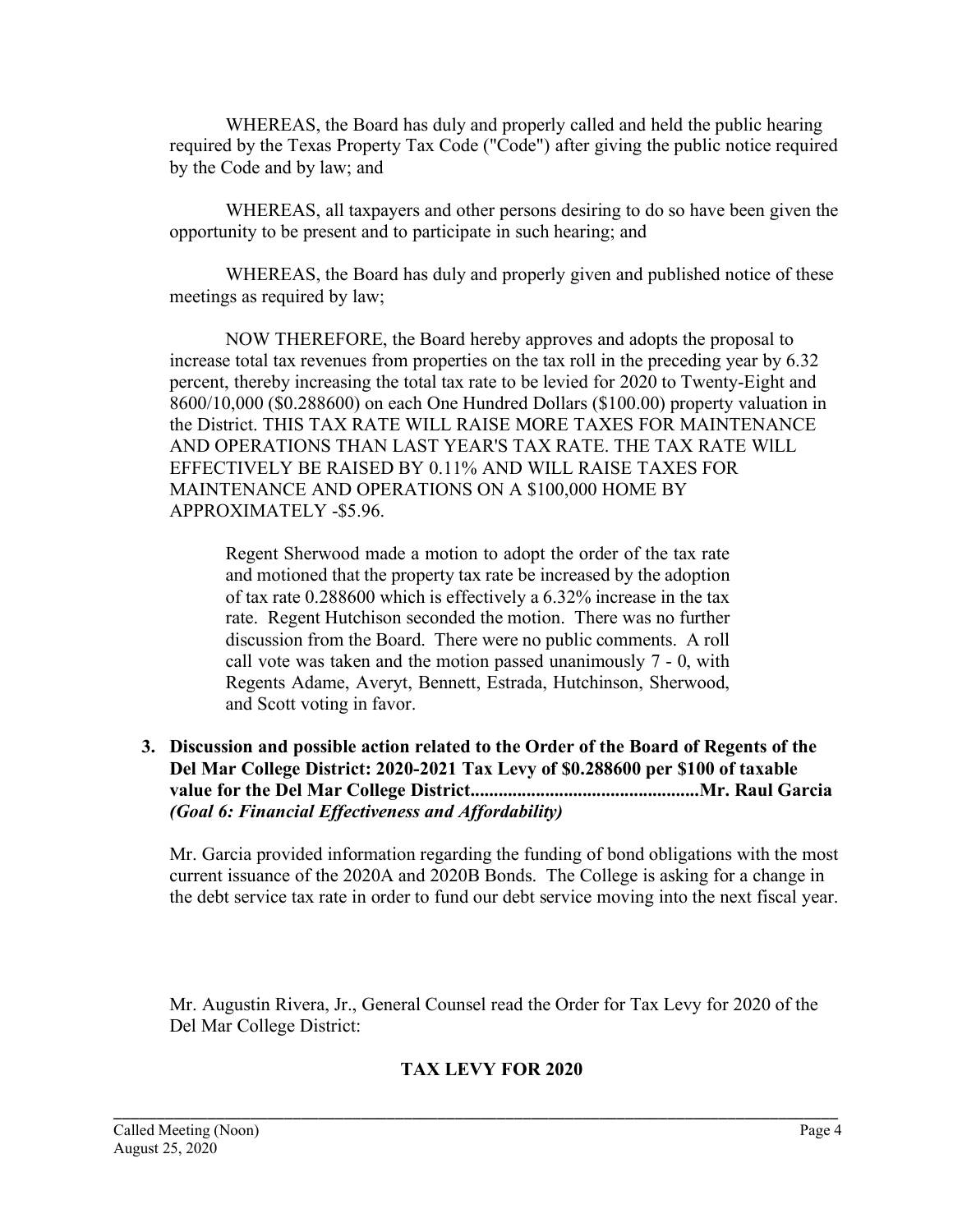#### **OF THE DEL MAR COLLEGE DISTRICT**

BE IT ORDERED by the Board of Regents of the Del Mar College District that the following taxes are hereby levied for the year 2020 on all property, real, personal and mixed, located within the boundaries of the Del Mar College District and subject to taxation by it for the year 2020 under the laws of this State, and of the United States; a total ad valorem tax of Twenty Eight and 8600/10,000 Cents (\$0.288600) on each One Hundred Dollars (\$100.00) property valuation in the District, for the purposes and in the specific amounts which follow:

I.

An ad valorem tax of Twenty and 5296/10,000 Cents (\$0.205296) on each One Hundred Dollars (\$100.00) property valuation for the local maintenance fund of the Del Mar College District.

II.

An ad valorem tax of Eight and 3304/10,000 Cents (\$0.083304) on each One Hundred Dollars (\$100.00) property valuation for the interest and sinking fund of the Del Mar College District Bonds, Del Mar College District Limited Tax Refunding Bonds, Series 2011 (\$36,330,000.00); Del Mar College District Limited Tax Refunding Bonds, Series 2013 (\$9,010,000); Del Mar College District Limited Tax Refunding Bonds, Series 2014 (\$8,995,000); Del Mar College District Limited Tax Refunding Bonds, Series 2015 (\$23,580,000); Del Mar College District Limited Tax Bonds, Series 2016 (\$67,645,000); Del Mar District Tax Bonds, Series 2017 (\$9,070,000); Del Mar College District Limited Tax Bonds, Series 2018A (\$44,275,000); Del Mar College District Limited Tax Bonds, Series 2018B (\$57,305,000); Del Mar College District Limited Tax Bonds, Series 2020A (\$22,150,000) and Del Mar College District Limited Tax Bonds, Series 2020B (\$56,285,000).

Regent Adame made a motion to pass the Order relating to the 2020- 2021 Tax Levy. Regent Sherwood seconded the motion. There was no further discussion from the Board. There were no public comments. A roll call vote was taken and the motion passed unanimously 7 - 0, with Regents Adame, Averyt, Bennett, Estrada, Hutchinson, Sherwood, and Scott voting in favor.

#### **4. Discussion and possible action related to the Resolution of the Board of Regents of the Del Mar College District: 2020-2021 Tax Exemptions.................Mr. Raul Garcia** *(Goal 6: Financial Effectiveness and Affordability)*

Mr. Garcia provided information regarding the yearly granted specific tax exemptions in accordance with the Texas Property Tax Code Section 11. Traditionally, the College has provided the following tax exemptions: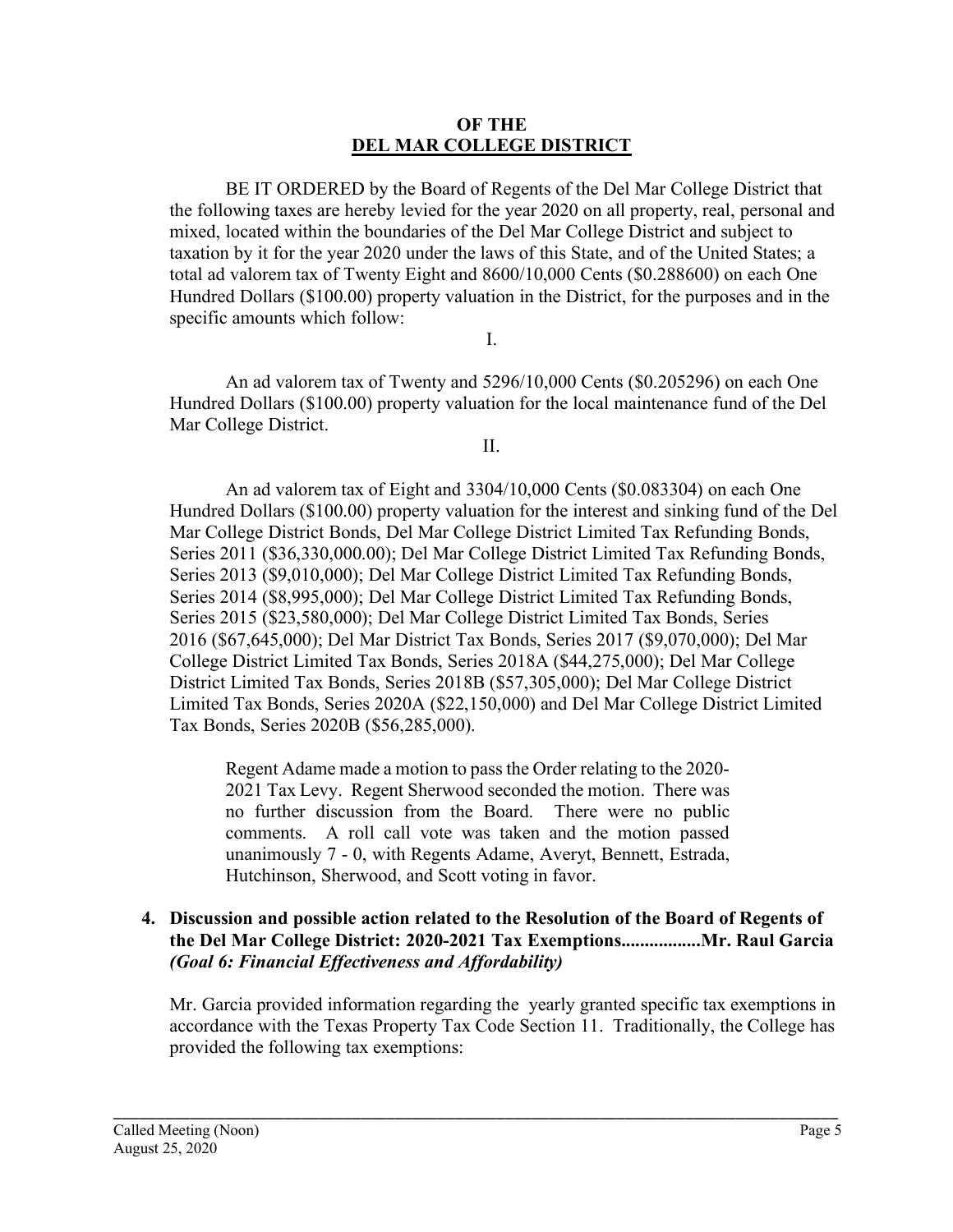| 1. Homestead Exemptions                                 | \$5,000             |
|---------------------------------------------------------|---------------------|
| 2. Persons 65 years or Older                            | \$50,000            |
| 3. Qualified Disabled Veterans                          | Statutory exemption |
| 4. Person under 65 years, qualified disability benefits | \$50,000            |
| 5. Qualified Charitable Organizations                   | Statutory exemption |

Mr. Augustin Rivera, Jr., General Counsel read the Resolution of the Board of Regents of the Del Mar College District: 2020-2021 Tax Exemptions:

#### **RESOLUTION OF THE BOARD OF REGENTS OF THE DEL MAR COLLEGE DISTRICT**

RESOLVED, that for the year 2020 all persons who qualify by law are granted an exemption in the amount of Five Thousand Dollars (\$5,000.00) of the appraised value of their homestead property; and

RESOLVED FURTHER, that for the year 2020 persons of the age of sixty-five (65) or older are granted an additional exemption in the amount of Fifty Thousand Dollars (\$50,000.00) of the appraised value of their homestead property, and qualified disabled veterans are granted the statutory exemption; and

RESOLVED FURTHER, that for the year 2020 each person under sixty-five (65) years of age who is qualified for the payment of disability insurance benefits as defined under Federal Old-Age, Survivors, and Disability Insurance (or its successor) is hereby granted an additional exemption from taxation, in accordance with Section 11.13( d) of the Property Tax Code ("Code"), the total amount of which is equal to Fifty Thousand Dollars (\$50,000.00) of the appraised value of such person's residence homestead property, as that term is defined by the State Constitution and law, provided the owner of such residence homestead property, or his or her duly authorized agent or attorney, applies at the office of the Nueces County Tax Appraisal District for said exemption in accord with the requirements established by the Tax Assessor-Collector or the Nueces County Tax Appraisal District, as permitted by law; and

RESOLVED FURTHER, that for the year 2020 each disabled veteran is entitled to the mandatory exemption provided in Section 11.22 of the Code; and

RESOLVED FURTHER, that for the year 2020 each qualified charitable organization that has been granted exemption by the City of Corpus Christi is entitled to the tax exemption provided under Section 11.184 of the Texas Tax Code.

Regent Estrada made a motion to adopt the Resolution for 2020- 2021 Tax Exemptions as presented. Regent Averyt seconded the motion. There was no further discussion from the Board. There were no public comments. A roll call vote was taken and the motion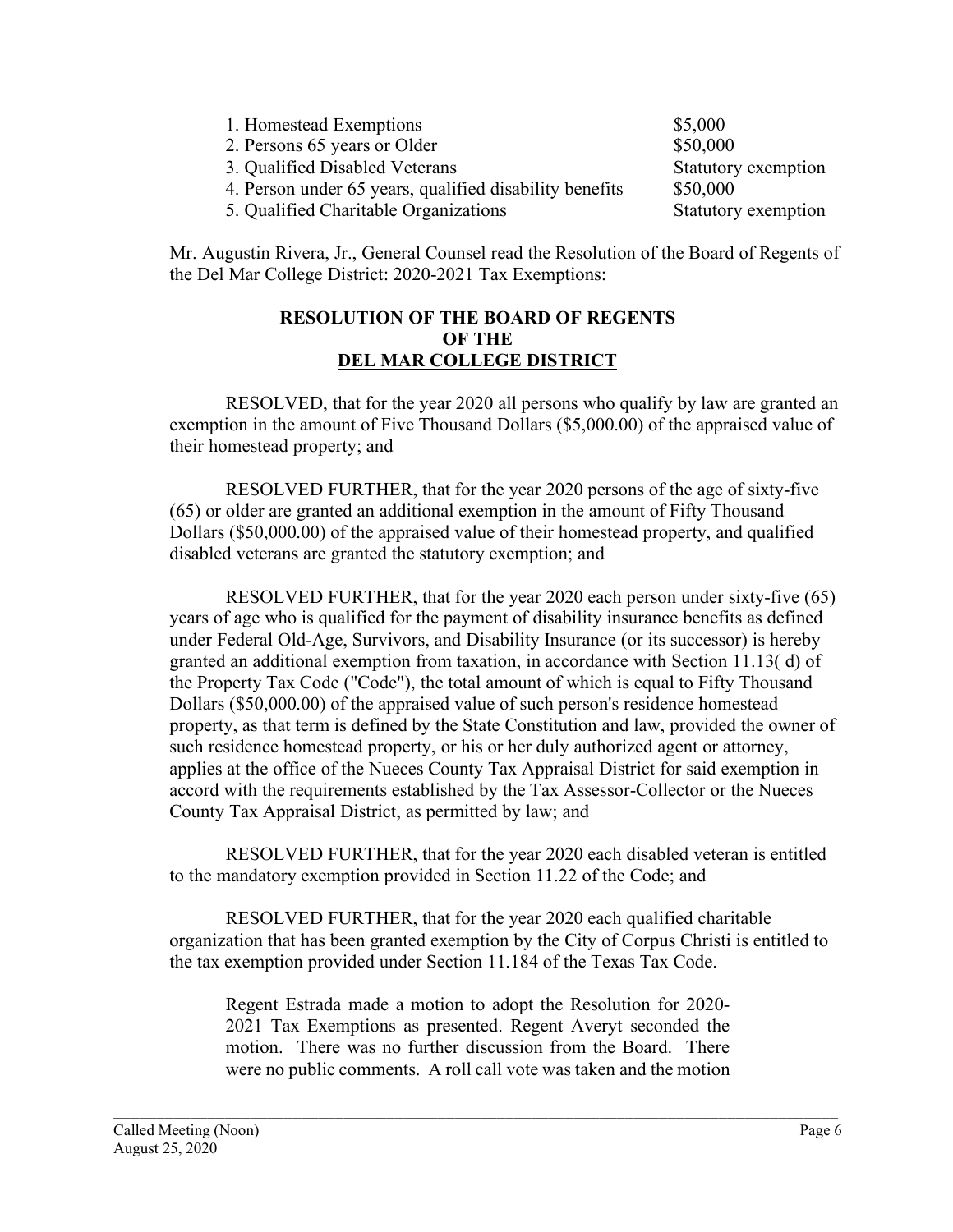passed unanimously 7 - 0, with Regents Adame, Averyt, Bennett Estrada, Hutchinson, Sherwood, and Scott voting in favor.

## **5. Discussion and possible action relating to Appointment to fill Regent Vacancy in District 1 ..................................................................................................Ms. Carol Scott** *(Goal 5: Workforce Development; Community Partnerships, and Advocacy)*

Mr. Augustin Rivera, Jr., General Counsel, reviewed the proposed timeline to fill the District 1 vacancy as follows:

| August 25, 2020                        | Announce Opening of Appointment Process and Response<br><b>Submission Deadlines</b>                                                                                                                                                     |
|----------------------------------------|-----------------------------------------------------------------------------------------------------------------------------------------------------------------------------------------------------------------------------------------|
| September 8, 2020<br>(by $10:00$ a.m.) | Deadline for interested Applicants to Submit Letter of<br>Interest, Resume and up to five (5) Letters of Reference<br>The Board, in Closed Session, will review the applications<br>and determine which applicants will be interviewed. |
| September 22, 2020<br>(at 1:00 p.m.)   | During Special Called Board Meeting, Board will conduct<br>interviews of Applicants in open session, deliberate in<br>closed session, and then make decision on appointment in<br>open session.                                         |
| October 13, 2020                       | New District 1 Board Member sworn in and seated in<br><b>October Regular Board Meeting</b>                                                                                                                                              |

Mr. Rivera responded to questions from the Board of Regents.

Regent Estrada made a motion approve the proposed Timeline to Fill Vacancy in District 1 with one correction. Regent Hutchison seconded the motion. There was no further discussion from the Board. There were no public comments. A voice vote was taken and the motion passed unanimously 7 - 0, with Regents Adame, Averyt, Bennett, Estrada, Hutchinson, Sherwood, and Scott voting in favor.

The Board Chair announced that the Board was going into Closed Session at 12:24 p.m. as follows:

# **6. CLOSED SESSION pursuant to:**

A. TEX. GOV'T CODE§ 551.071: (Consultation with legal counsel), regarding pending or contemplated litigation, or a settlement offer; and, the seeking of legal advice from counsel on pending legal or contemplated matters or claims, with possible discussion and action in open session; and,